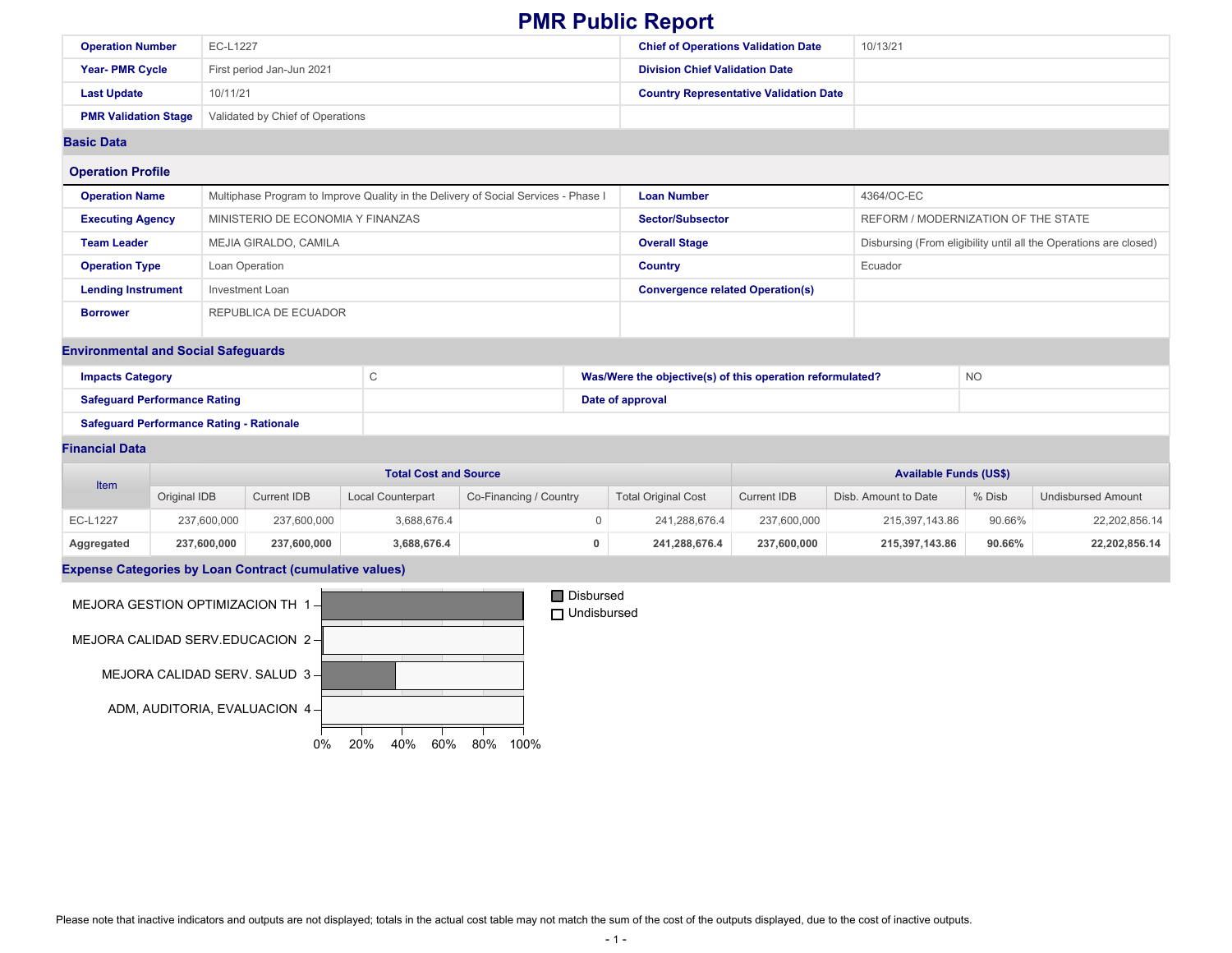## **RESULTS MATRIX**

### **General Development Objectives**

### **General Development Objectives Nbr.** 1: Calidad en la prestación de servicios educativos y de salud mejorada

#### **Observation:**

|                   | Indicator                                                                                                                                                                  | Unit of<br><b>Measure</b>                    | <b>Baseline</b> | <b>Baseline</b><br>Year | <b>Expected</b><br>Year of<br><b>Achievement</b> |           | Target        |
|-------------------|----------------------------------------------------------------------------------------------------------------------------------------------------------------------------|----------------------------------------------|-----------------|-------------------------|--------------------------------------------------|-----------|---------------|
| 1.1               | I.1.1. Porcentaje de estudiantes en niveles de<br>logros de aprendizaje "suficiente" en 4to. grado de<br>EGB en Lenguaje y Literatura                                      | puntos<br>porcentuales<br>(sin<br>dimensión) | 75.20           | 2016                    | 2021                                             | P<br>А    | 80.00         |
|                   |                                                                                                                                                                            |                                              |                 | <b>Details</b>          |                                                  |           |               |
|                   | Means of verification: Informe de la prueba Ser Estudiante INEVAL                                                                                                          |                                              |                 |                         |                                                  |           |               |
|                   | <b>Observations: Ver PME</b>                                                                                                                                               |                                              |                 |                         |                                                  |           |               |
| <b>Pro-Gender</b> | No<br>The General Development<br>bjective indicator target is<br>expected tobe observed by<br>No<br>the operation's "Fully<br>Justified" date<br>inConvergence (CO)        |                                              |                 | <b>Pro-Ethnicity</b>    |                                                  | No        |               |
|                   | Indicator                                                                                                                                                                  | Unit of<br><b>Measure</b>                    | <b>Baseline</b> | <b>Baseline</b><br>Year | <b>Expected</b><br>Year of<br><b>Achievement</b> |           | <b>Target</b> |
| 1.2               | I.1.2. Porcentaje de estudiantes en niveles de<br>logros de aprendizaje "suficiente" en 4to. grado de<br>EGB en Matemática                                                 | puntos<br>porcentuales<br>(sin<br>dimensión) | 78.40           | 2016                    | 2021                                             | P<br>А    | 82.00         |
|                   |                                                                                                                                                                            |                                              |                 | <b>Details</b>          |                                                  |           |               |
|                   | Means of verification: Informe de la prueba Ser Estudiante INEVAL                                                                                                          |                                              |                 |                         |                                                  |           |               |
|                   | <b>Observations: Ver PME</b>                                                                                                                                               |                                              |                 |                         |                                                  |           |               |
| Pro-Gender        | <b>No</b><br>The General Development<br>bjective indicator target is<br>expected tobe observed by<br>No<br>the operation's "Fully<br>Justified" date<br>inConvergence (CO) |                                              |                 | <b>Pro-Ethnicity</b>    |                                                  | <b>No</b> |               |
|                   | Indicator                                                                                                                                                                  | Unit of<br><b>Measure</b>                    | <b>Baseline</b> | <b>Baseline</b><br>Year | <b>Expected</b><br>Year of<br><b>Achievement</b> |           | <b>Target</b> |
| 1.3               | I.2. Mortalidad materna                                                                                                                                                    | tasa                                         | 44.60           | 2015                    | 2021                                             | P         | 40.40         |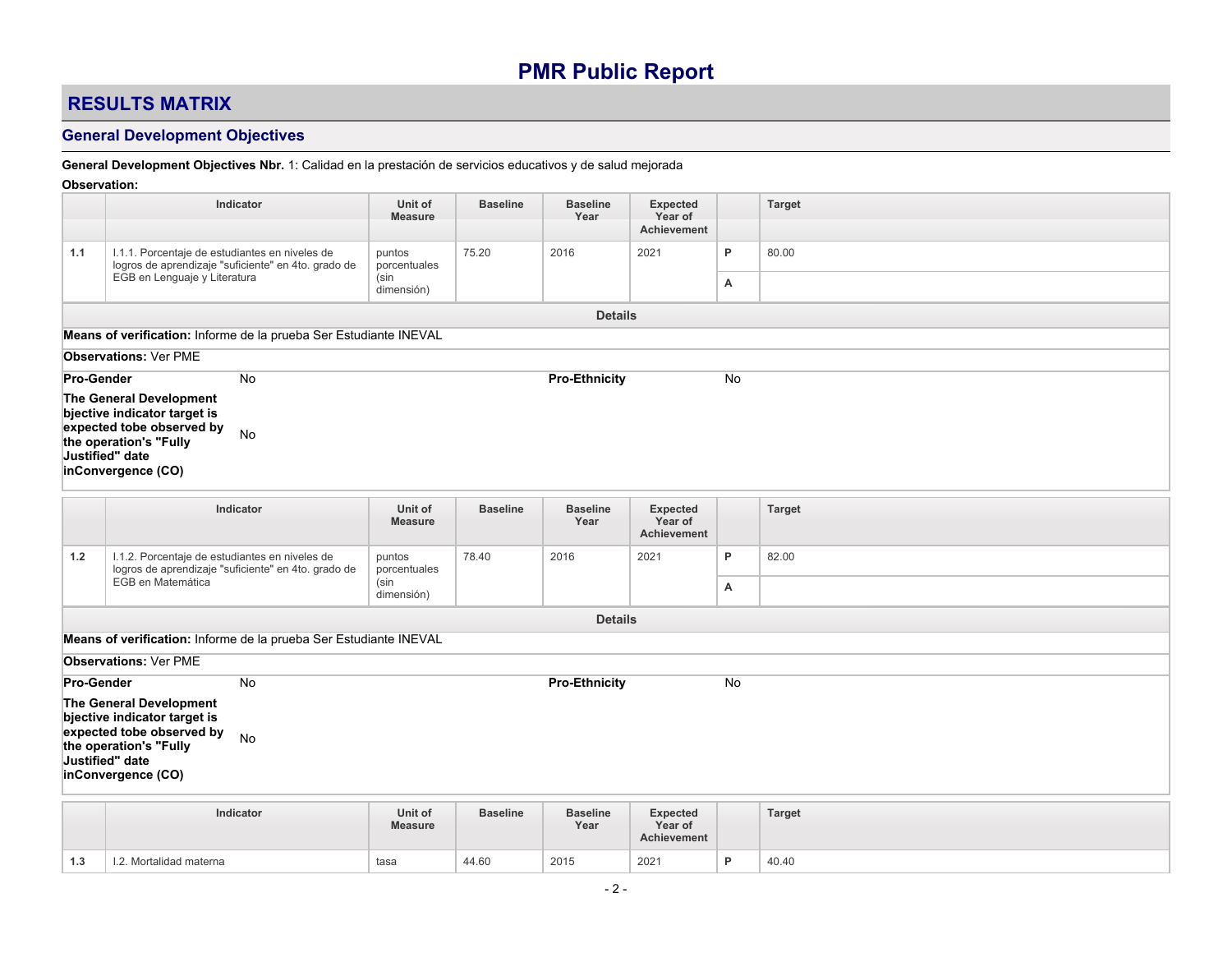## **RESULTS MATRIX**

## **General Development Objectives**

| 1.3               | I.2. Mortalidad materna                                                                                                                                 |           | tasa                      | 44.60           | 2015                    | 2021                                             | Α  |               |
|-------------------|---------------------------------------------------------------------------------------------------------------------------------------------------------|-----------|---------------------------|-----------------|-------------------------|--------------------------------------------------|----|---------------|
|                   |                                                                                                                                                         |           |                           |                 | <b>Details</b>          |                                                  |    |               |
|                   | Means of verification: Estadísticas vitales INEC                                                                                                        |           |                           |                 |                         |                                                  |    |               |
|                   | <b>Observations: Ver PME</b>                                                                                                                            |           |                           |                 |                         |                                                  |    |               |
| Pro-Gender        |                                                                                                                                                         | No        |                           |                 | <b>Pro-Ethnicity</b>    |                                                  | No |               |
|                   | The General Development<br>bjective indicator target is<br>expected tobe observed by<br>the operation's "Fully<br>Justified" date<br>inConvergence (CO) | No        |                           |                 |                         |                                                  |    |               |
|                   |                                                                                                                                                         | Indicator | Unit of<br><b>Measure</b> | <b>Baseline</b> | <b>Baseline</b><br>Year | <b>Expected</b><br>Year of<br><b>Achievement</b> |    | <b>Target</b> |
| 1.4               | I.3. Mortalidad neonatal                                                                                                                                |           | tasa                      | 3.80            | 2014                    | 2021                                             | P  | 3.50          |
|                   |                                                                                                                                                         |           |                           |                 |                         |                                                  | A  |               |
|                   |                                                                                                                                                         |           |                           |                 | <b>Details</b>          |                                                  |    |               |
|                   | Means of verification: Estadísticas vitales INEC                                                                                                        |           |                           |                 |                         |                                                  |    |               |
|                   | <b>Observations: Ver PME</b>                                                                                                                            |           |                           |                 |                         |                                                  |    |               |
| <b>Pro-Gender</b> |                                                                                                                                                         | <b>No</b> |                           |                 | <b>Pro-Ethnicity</b>    |                                                  | No |               |
|                   | The General Development<br>bjective indicator target is<br>expected tobe observed by<br>the operation's "Fully<br>Justified" date<br>inConvergence (CO) | No        |                           |                 |                         |                                                  |    |               |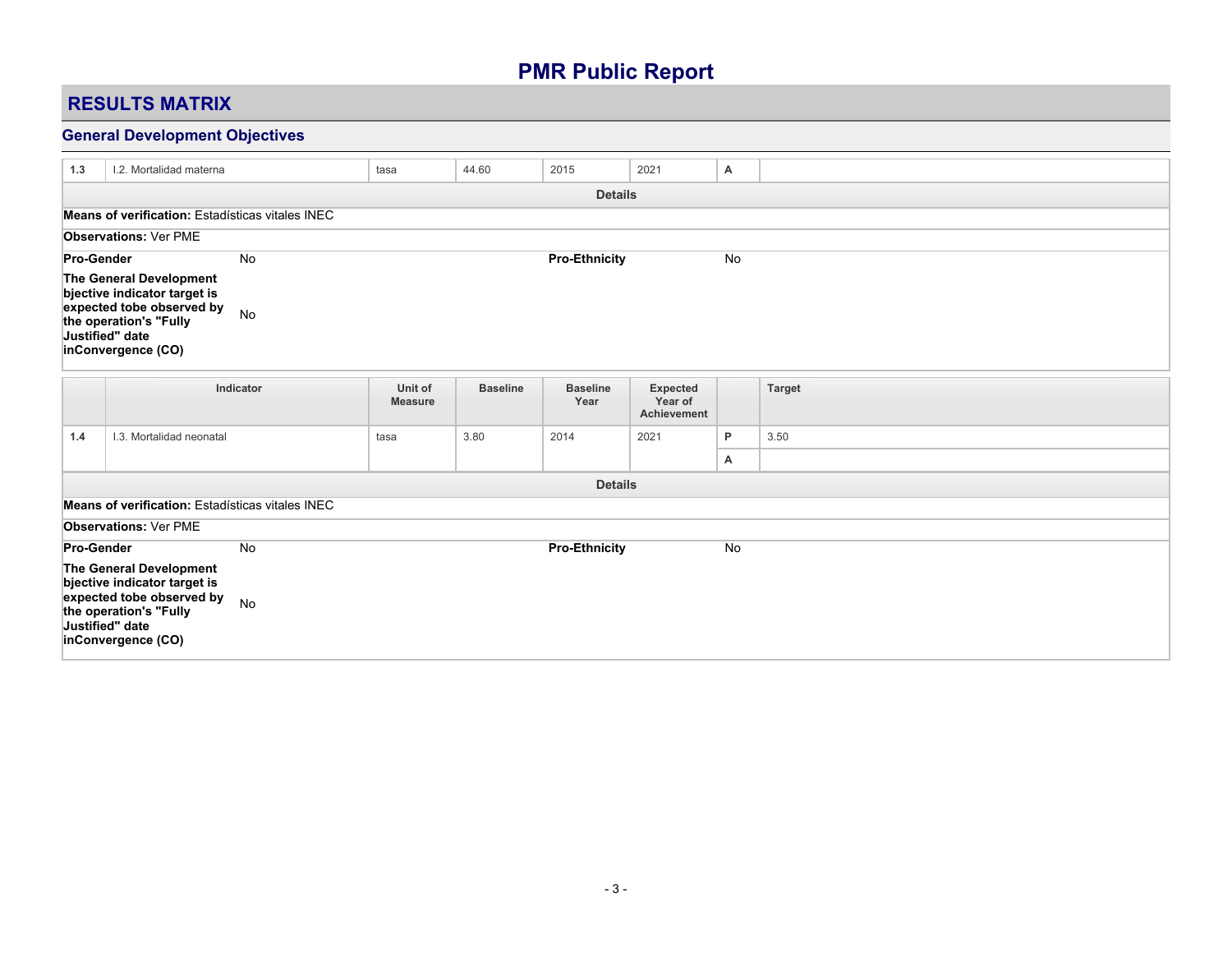## **RESULTS MATRIX**

## **Specific Development Objectives**

## **Specific Development Objectives Nbr.** 0: Gestión Mejorada

### **Observation**:

|                   | Indicator                                                                                                                                                                                                                                                                                                                                                                            | Unit of<br><b>Measure</b> | <b>Baseline</b> | <b>Baseline</b><br>Year |                | 2018                 | 2019  | 2020      | 2021  | 2022 | <b>EOP 2022</b> |
|-------------------|--------------------------------------------------------------------------------------------------------------------------------------------------------------------------------------------------------------------------------------------------------------------------------------------------------------------------------------------------------------------------------------|---------------------------|-----------------|-------------------------|----------------|----------------------|-------|-----------|-------|------|-----------------|
|                   |                                                                                                                                                                                                                                                                                                                                                                                      |                           |                 |                         |                |                      |       |           |       |      |                 |
| 0.1               | Expedientes de desvinculación<br>devengados/Expedientes de desvinculación                                                                                                                                                                                                                                                                                                            | $\frac{0}{0}$             | 0.00            | 2017                    | P              | 25.00                | 25.00 | 25.00     | 25.00 |      | 25.00           |
|                   | ingresados                                                                                                                                                                                                                                                                                                                                                                           |                           |                 |                         | А              | 25.00                | 25.00 | 25.00     | 25.00 |      |                 |
|                   |                                                                                                                                                                                                                                                                                                                                                                                      |                           |                 |                         | <b>Details</b> |                      |       |           |       |      |                 |
|                   | Means of verification: Informe MdT                                                                                                                                                                                                                                                                                                                                                   |                           |                 |                         |                |                      |       |           |       |      |                 |
|                   | Observations: Un expediente se considera devengado cuando ha sido pagado Un expediente ingresado representa a un empleado público que ha cumplido con las condiciones mínimas de retiro y<br>completa el proceso de solicitud al Ministerio del Trabajo. El denominador en línea de base es de 15.413 expedientes ingresados hasta junio 2017. Se devengarían 3.865 con el programa. |                           |                 |                         |                |                      |       |           |       |      |                 |
| <b>Pro-Gender</b> | <b>No</b>                                                                                                                                                                                                                                                                                                                                                                            |                           |                 |                         |                | <b>Pro-Ethnicity</b> |       | <b>No</b> |       |      |                 |
|                   | Indicator                                                                                                                                                                                                                                                                                                                                                                            | Unit of<br><b>Measure</b> | <b>Baseline</b> | <b>Baseline</b><br>Year |                | 2018                 | 2019  | 2020      | 2021  | 2022 | <b>EOP 2022</b> |
| 0.1               | Agencias gubernamentales beneficiadas por<br>provectos que fortalecen los instrumentos                                                                                                                                                                                                                                                                                               | agencias                  | 0.00            | 2017                    | P              | 0.00                 | 0.00  | 2.00      | 2.00  |      | 2.00            |
|                   | tecnológicos y de gestión para mejorar la provisión<br>de servicios públicos                                                                                                                                                                                                                                                                                                         |                           |                 |                         | A              | 0.00                 | 0.00  |           |       |      |                 |
|                   |                                                                                                                                                                                                                                                                                                                                                                                      |                           |                 |                         | <b>Details</b> |                      |       |           |       |      |                 |
|                   | Means of verification: Reportes DNTIC de MINEDUC y MSP                                                                                                                                                                                                                                                                                                                               |                           |                 |                         |                |                      |       |           |       |      |                 |
|                   | Observations: Se financiará la introducción de TIC en áreas de provisión de servicios en ambos Ministerios                                                                                                                                                                                                                                                                           |                           |                 |                         |                |                      |       |           |       |      |                 |
| <b>Pro-Gender</b> | <b>No</b>                                                                                                                                                                                                                                                                                                                                                                            |                           |                 |                         |                | <b>Pro-Ethnicity</b> |       | <b>No</b> |       |      |                 |
| Observation:      | Specific Development Objectives Nbr. 1: Talento humano optimizado                                                                                                                                                                                                                                                                                                                    |                           |                 |                         |                |                      |       |           |       |      |                 |
|                   | Indicator                                                                                                                                                                                                                                                                                                                                                                            | Unit of<br><b>Measure</b> | <b>Baseline</b> | <b>Baseline</b><br>Year |                | 2018                 | 2019  | 2020      | 2021  | 2022 | <b>EOP 2022</b> |
| 1.0               | $\%$<br>Docentes que tienen nivel "excelente" o "favorable"<br>29.20<br>2016<br>P<br>29.20<br>29.20<br>33.00<br>33.00<br>33.00<br>en las pruebas estandarizadas "Ser Maestro"                                                                                                                                                                                                        |                           |                 |                         |                |                      |       |           |       |      |                 |
|                   |                                                                                                                                                                                                                                                                                                                                                                                      |                           |                 |                         | А              |                      |       |           |       |      |                 |
|                   |                                                                                                                                                                                                                                                                                                                                                                                      |                           |                 |                         | <b>Details</b> |                      |       |           |       |      |                 |
|                   | Means of verification: Informe evaluación "Ser Maestro", INEVAL                                                                                                                                                                                                                                                                                                                      |                           |                 |                         |                |                      |       |           |       |      |                 |
|                   | Observations: INEVAL realiza pruebas de niveles de desempeño de maestros clasificándolos en excelente, favorable, fundamental y en formación                                                                                                                                                                                                                                         |                           |                 |                         |                |                      |       |           |       |      |                 |
| <b>Pro-Gender</b> | No                                                                                                                                                                                                                                                                                                                                                                                   |                           |                 |                         |                | <b>Pro-Ethnicity</b> |       | No        |       |      |                 |

|            | <b>Indicator</b>                                                                             | Unit of<br><b>Measure</b> | <b>Baseline</b> | <b>Baseline</b><br>Year |   | 2018  | 2019  | 2020  | 2021  | 2022 | <b>EOP 2022</b> |
|------------|----------------------------------------------------------------------------------------------|---------------------------|-----------------|-------------------------|---|-------|-------|-------|-------|------|-----------------|
| - 4<br>1.1 | Profesionales de atención primaria en el total de la<br>fuerza laboral en servicios de salud | 0/2                       | 59.00           | 2018                    | D | 60.00 | 61.00 | 62.00 | 62.00 |      | 62.00           |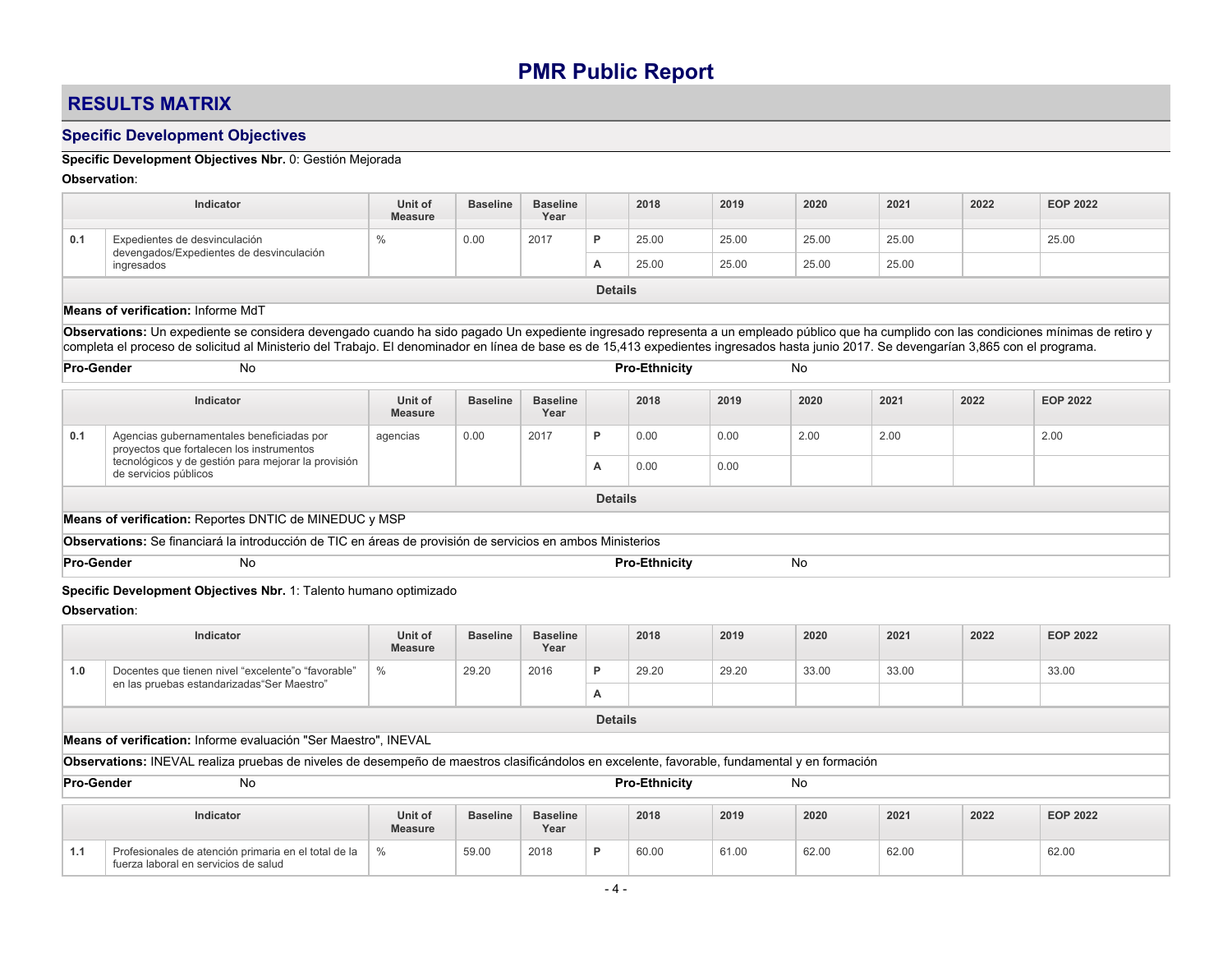## **RESULTS MATRIX**

### **Specific Development Objectives**

| 1.1 | Profesionales de atención primaria en el total de la   %<br>fuerza laboral en servicios de salud                                                                                                   |  | 59.00 | 2018 |  | 59.00 | 0.00 |  |  |  |  |  |
|-----|----------------------------------------------------------------------------------------------------------------------------------------------------------------------------------------------------|--|-------|------|--|-------|------|--|--|--|--|--|
|     | <b>Details</b>                                                                                                                                                                                     |  |       |      |  |       |      |  |  |  |  |  |
|     | Means of verification: Informe de la Dirección Nacional de Talento Humano del MSP                                                                                                                  |  |       |      |  |       |      |  |  |  |  |  |
|     | Observations: Fuente: Distributivo de personal *Se actualizó el indicador en base al distributivo de personal de la Dirección de talento humano. En el año 2018, se contrataron alrededor de 1.000 |  |       |      |  |       |      |  |  |  |  |  |

TAPS y se reagruparon los profesionales de salud en base a la cartera de servicios.

**Pro-Gender** No **Pro-Ethnicity** No

### **Specific Development Objectives Nbr.** 2: Calidad de los servicios en el sector educación mejorada

#### **Observation**:

|                   | Indicator                                                                                                                                                                                  | Unit of<br><b>Measure</b> | <b>Baseline</b> | <b>Baseline</b><br>Year |                | 2018                 | 2019 | 2020         | 2021         |              | 2022 | <b>EOP 2022</b> |
|-------------------|--------------------------------------------------------------------------------------------------------------------------------------------------------------------------------------------|---------------------------|-----------------|-------------------------|----------------|----------------------|------|--------------|--------------|--------------|------|-----------------|
| 2.0               | Docentes capacitados                                                                                                                                                                       | Teachers (#)              | 0.00            | 2017                    | P              | 0.00                 | 0.00 | 12,538.00    | 12,538.00    |              |      | 12,538.00       |
|                   |                                                                                                                                                                                            |                           |                 |                         | А              | 0.00                 | 0.00 | 0.00         | 13,367.00    |              |      |                 |
|                   |                                                                                                                                                                                            |                           |                 |                         | <b>Details</b> |                      |      |              |              |              |      |                 |
|                   | <b>Means of verification:</b> Informe de Subsecretaria de Desarrollo Profesional del MINEDUC                                                                                               |                           |                 |                         |                |                      |      |              |              |              |      |                 |
|                   | Observations: Docentes beneficiados con programas de capacitación del Componente 2.                                                                                                        |                           |                 |                         |                |                      |      |              |              |              |      |                 |
| <b>Pro-Gender</b> | <b>No</b>                                                                                                                                                                                  |                           |                 |                         |                | <b>Pro-Ethnicity</b> |      | No           |              |              |      |                 |
|                   | Indicator                                                                                                                                                                                  | Unit of<br><b>Measure</b> | <b>Baseline</b> | <b>Baseline</b><br>Year |                | 2018                 | 2019 | 2020         | 2021         |              | 2022 | <b>EOP 2022</b> |
| 2.1               | Estudiantes beneficiados por la capacitación                                                                                                                                               | # of students             | 0.00            | 2017                    | P              | 0.00                 | 0.00 | 376,140.00   | 376,140.00   |              |      | 752,280.00      |
|                   | docente                                                                                                                                                                                    |                           |                 |                         | А              | 0.00                 | 0.00 | 0.00         | 370,558.00   |              |      | 370,558.00      |
|                   |                                                                                                                                                                                            |                           |                 |                         | <b>Details</b> |                      |      |              |              |              |      |                 |
|                   | Means of verification: Informe de Subsecretaria de Desarrollo Profesional del MINEDUC                                                                                                      |                           |                 |                         |                |                      |      |              |              |              |      |                 |
|                   | Observations: Estudiantes beneficiados por los docentes que reciben capacitación en el componente 2. Se benefician 30 estudiantes por cada docente capacitado. (indicador Corporativo BID) |                           |                 |                         |                |                      |      |              |              |              |      |                 |
| <b>Pro-Gender</b> | <b>No</b>                                                                                                                                                                                  |                           |                 |                         |                | <b>Pro-Ethnicity</b> |      | No           |              |              |      |                 |
|                   | Specific Development Objectives Nbr. 3: Calidad de los servicios en el sector salud mejorada                                                                                               |                           |                 |                         |                |                      |      |              |              |              |      |                 |
| Observation:      |                                                                                                                                                                                            |                           |                 |                         |                |                      |      |              |              |              |      |                 |
|                   | Indicator                                                                                                                                                                                  | Unit of<br><b>Measure</b> | <b>Baseline</b> | <b>Baseline</b><br>Year |                | 2018                 |      | 2019         | 2020         | 2021         | 2022 | <b>EOP 2022</b> |
| 3.0               | Pacientes que cuentan con un registro médico                                                                                                                                               | pacientes                 | 1,500,000.00    | 2017                    | P              | 1,500,000.00         |      | 1,500,000.00 | 5,000,000.00 | 5,000,000.00 |      | 5,000,000.00    |

| lectrónico                                                             |  | $\mathbf{r}$   | 3.894.746.00 | 3.894.746.00 |  |  |
|------------------------------------------------------------------------|--|----------------|--------------|--------------|--|--|
|                                                                        |  | <b>Details</b> |              |              |  |  |
| Means of verification: Informe de la Dirección Nacional de TIC del MSP |  |                |              |              |  |  |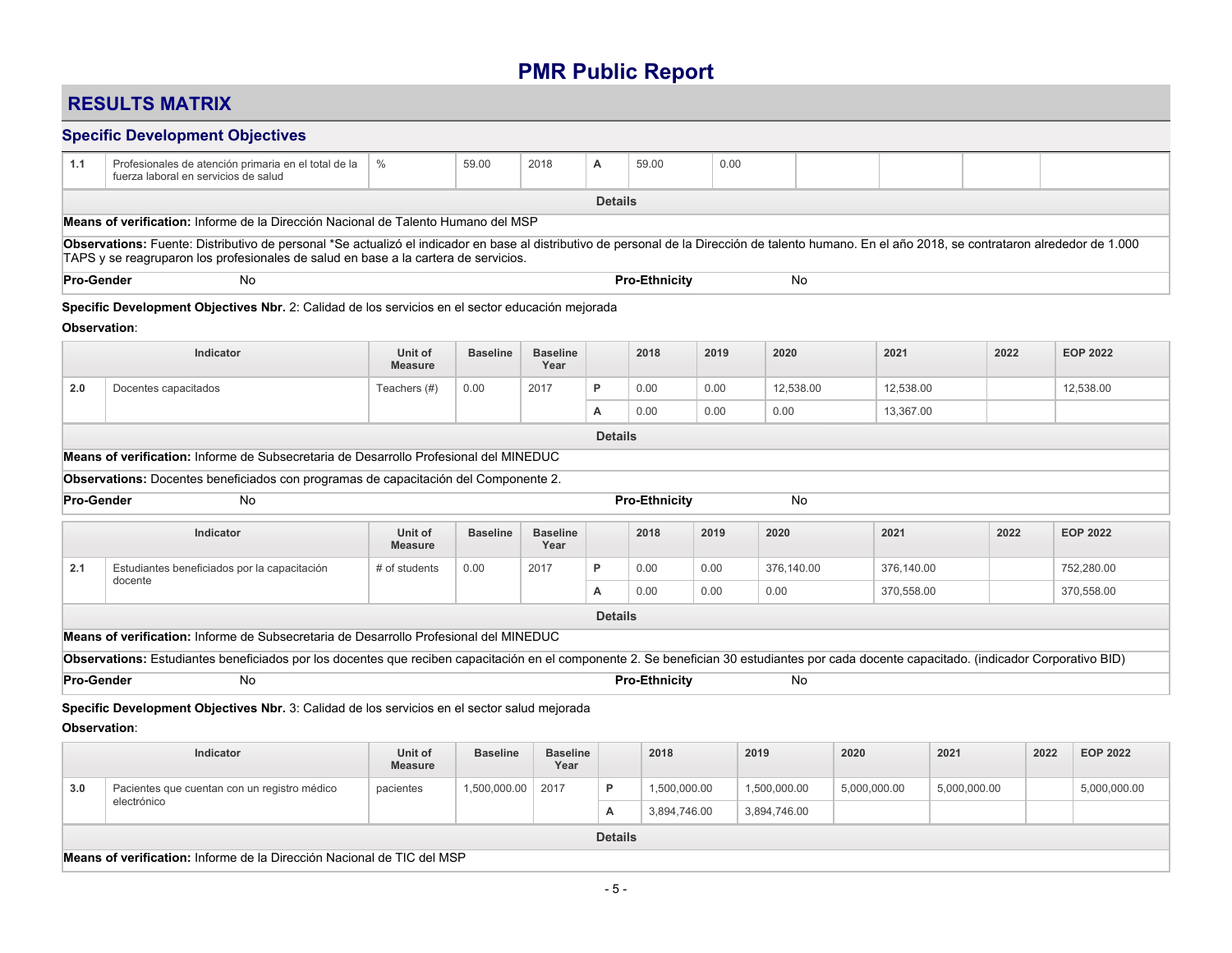## **RESULTS MATRIX**

### **Specific Development Objectives**

**Observations:** Resultado de los productos de equipamiento para la digitalización, red inicial de conectividad y data center alterno, incluyendo servicios de gasto corriente de internet a financiarse fuera de esta operación y la ampliación del sistema informático PRAS financiado fuera de la operación. El indicador se refiere a los registros en el sistema PRAS (Plataforma de Registro de Atención en Salud) vigente en el MSP

| <b>Pro-Gender</b> | No                                               |                           |                 |                         |                | <b>Pro-Ethnicity</b> | No        |           |           |      |                 |
|-------------------|--------------------------------------------------|---------------------------|-----------------|-------------------------|----------------|----------------------|-----------|-----------|-----------|------|-----------------|
|                   | Indicator                                        | Unit of<br><b>Measure</b> | <b>Baseline</b> | <b>Baseline</b><br>Year |                | 2018                 | 2019      | 2020      | 2021      | 2022 | <b>EOP 2022</b> |
| 3.1               | Componentes sanguíneos disponibles               | componentes               | 14,159.00       | 2017                    | D              | 14.159.00            | 14,159.00 | 16,000.00 | 16,000.00 |      | 16,000.00       |
|                   | mensualmente en la red pública integral de salud |                           |                 |                         | А              | 14,159.00            | 14,159.00 |           |           |      |                 |
|                   |                                                  |                           |                 |                         | <b>Details</b> |                      |           |           |           |      |                 |

#### **Means of verification:** Informe del Programa Nacional de sangre del MSP

**Observations:** Resultado del Hemocentro Nacional instalado a finales del Año 3. Una donación de sangre provee aprox. 2,5 componentes sanguíneos (plasma, glóbulos rojos y blancos). El indicador excluye los componentes sanguíneos producidos en los bancos de sangre intrahospitalarios de la red pública integral. \*La meta del Año 3 y final disminuyen en virtud que para la fecha de finalización del proyecto, el Hemocentro estaría iniciando su producción y hasta alcanzar su producción óptima todavía dependería de la Cruz Roja Ecuatoriana

| <b>Pro-Gender</b> | <b>No</b>                                                                                   |                           |                 |                         |   | <b>Pro-Ethnicity</b> |       | No    |       |      |                 |
|-------------------|---------------------------------------------------------------------------------------------|---------------------------|-----------------|-------------------------|---|----------------------|-------|-------|-------|------|-----------------|
|                   | Indicator                                                                                   | Unit of<br><b>Measure</b> | <b>Baseline</b> | <b>Baseline</b><br>Year |   | 2018                 | 2019  | 2020  | 2021  | 2022 | <b>EOP 2022</b> |
| 3.2               | Profesionales de salud con certificación de<br>conocimiento adquirido sobre el total de los |                           | 0.00            | 2017                    | D | 0.00                 | 80.00 | 80.00 | 80.00 |      | 80.00           |
|                   | inscritos en las capacitaciones                                                             |                           |                 |                         | A | 0.00                 | 0.00  |       |       |      |                 |

**Details**

**Means of verification:** Informe de la Dirección Nacional de Normalización de Talento Humano del MSP con listas de participantes y certificados emitidos

**Observations:** Resultado de las capacitaciones para la mejora de talento humano. Se basa en el número de profesionales de salud beneficiados por el plan de mejora de talento humano Componente 3 que asistieron y pasaron la evaluación final de las capacitaciones

| <b>Pro-Gender</b> | No                                                                                                                                                                                                                                                                                                                                                                                                                                                                                                |                           |                 |                         |                | <b>Pro-Ethnicity</b> |      | No   |      |      |                 |
|-------------------|---------------------------------------------------------------------------------------------------------------------------------------------------------------------------------------------------------------------------------------------------------------------------------------------------------------------------------------------------------------------------------------------------------------------------------------------------------------------------------------------------|---------------------------|-----------------|-------------------------|----------------|----------------------|------|------|------|------|-----------------|
|                   | Indicator                                                                                                                                                                                                                                                                                                                                                                                                                                                                                         | Unit of<br><b>Measure</b> | <b>Baseline</b> | <b>Baseline</b><br>Year |                | 2018                 | 2019 | 2020 | 2021 | 2022 | <b>EOP 2022</b> |
| 3.3               | Tasa de camas de Unidades de Cuidados<br>Intensivos para adultos en atencion de                                                                                                                                                                                                                                                                                                                                                                                                                   | camas de UCI              | 1.03            | 2020                    | P              |                      |      |      |      |      |                 |
|                   | emergencias por COVID 19 por cada 100.000<br>habitantes adultos                                                                                                                                                                                                                                                                                                                                                                                                                                   |                           |                 |                         | A              |                      |      |      |      |      | 1.03            |
|                   |                                                                                                                                                                                                                                                                                                                                                                                                                                                                                                   |                           |                 |                         | <b>Details</b> |                      |      |      |      |      |                 |
|                   | Means of verification: Informe de la Dirección Nacional de TIC del MSP                                                                                                                                                                                                                                                                                                                                                                                                                            |                           |                 |                         |                |                      |      |      |      |      |                 |
|                   | Observations: Camas de UCI adulto disponibles para atender COVID-19 por cada 100.000 habitantes adultos. Nominador: Numero de camas de unidades de cuidados intensivos adecuadas o<br>nuevas para la atención de emergencia de acuerdo al reporte de la Subsecretaria de Provisión de los Servicios de Salud y la Dirección de Estadística. Denominador: Numero de habitantes adultos en<br>el pais (proyección de datos INEC de adultos para el 2020 de 20+ anos: 10.874.484 habitantes adultos) |                           |                 |                         |                |                      |      |      |      |      |                 |
|                   | <b>Pro-Gender</b><br>No<br><b>Pro-Ethnicity</b><br>No                                                                                                                                                                                                                                                                                                                                                                                                                                             |                           |                 |                         |                |                      |      |      |      |      |                 |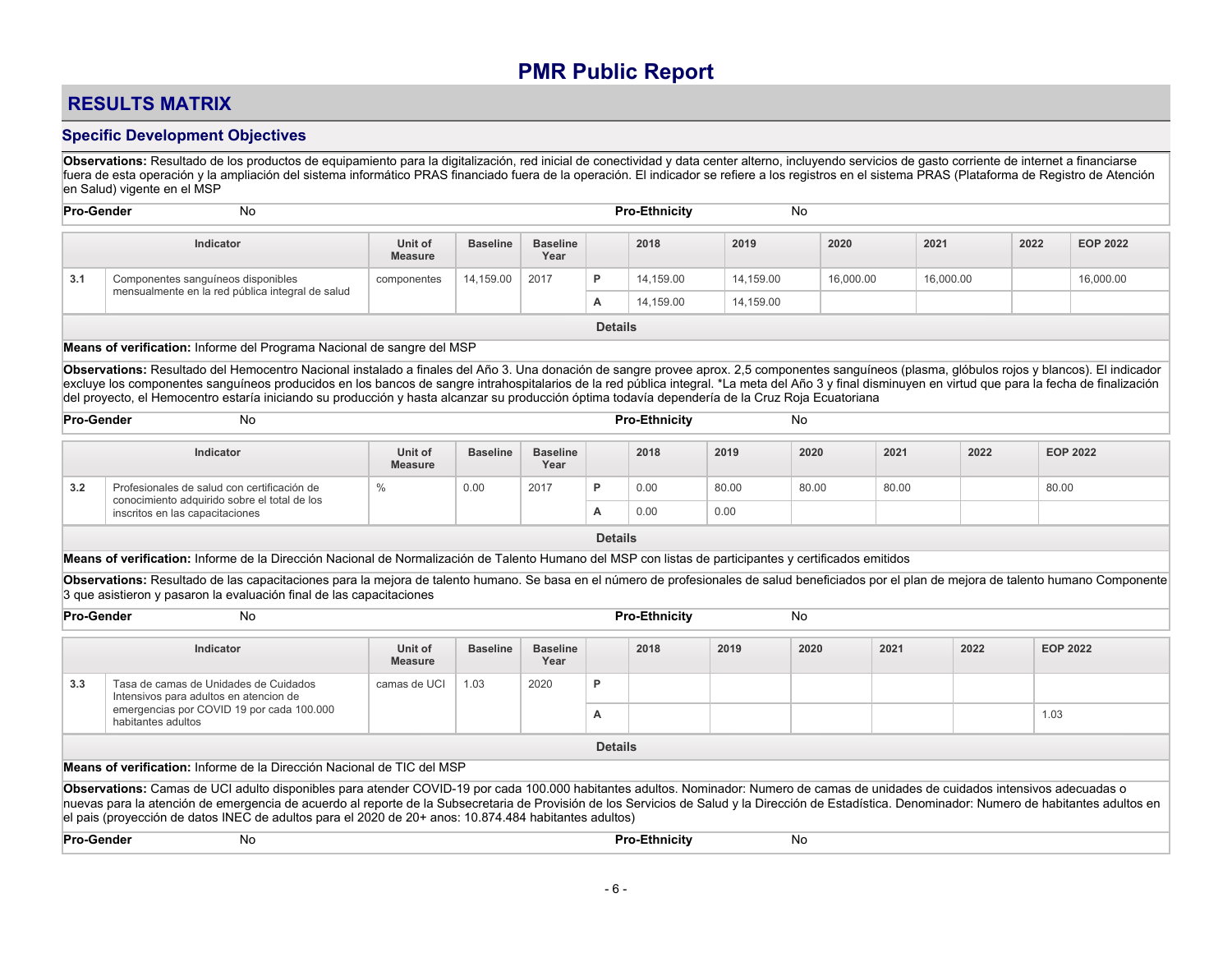### **RESULTS MATRIX**

#### **OUTPUTS: ANNUAL PHYSICAL AND FINANCIAL PROGRESS**

#### **Component Nbr. 1 MEJORA DE LA GESTION Y OPTIMIZACION DEL TH**

|     |                                                                                                                                              |                        |      | <b>PHYSICAL PROGRESS</b> |                 | <b>FINANCIAL PROGRESS</b> |                 |
|-----|----------------------------------------------------------------------------------------------------------------------------------------------|------------------------|------|--------------------------|-----------------|---------------------------|-----------------|
|     | Output                                                                                                                                       | <b>Unit of Measure</b> |      | 2021                     | <b>EOP 2022</b> | 2021                      | <b>EOP 2022</b> |
|     | Personal con beneficios por desvinculación devengados en MINEDUC                                                                             | personas               | P    |                          | 2,503           | $\Omega$                  | 113,712,047.27  |
|     |                                                                                                                                              |                        | P(a) |                          | 2,503           |                           | 113,712,047.27  |
|     |                                                                                                                                              |                        | А    | 0                        | 2,503           | $\Omega$                  | 113,712,047.27  |
| 1.2 | Personal con beneficios por desvinculación devengados en MSP                                                                                 | personas               | P    |                          | 1,362           |                           | 76,287,952.73   |
|     |                                                                                                                                              |                        | P(a) |                          | 1,362           |                           | 76,287,952.73   |
|     |                                                                                                                                              |                        | A    |                          | 1.362           |                           | 76,287,952.73   |
| 1.3 | Documento de plan estratégico que permita el análisis y planificación prospectiva de los requerimientos y flujos de talento humano en        | documento              | P    | $\cap$                   |                 |                           | 280,000         |
|     | educación, aprobado                                                                                                                          |                        | P(a) | $\Omega$                 |                 | 50,000                    | 140,000         |
|     |                                                                                                                                              |                        | A    |                          |                 |                           |                 |
| 1.4 | Documento de plan estratégico que permita el análisis y planificación prospectiva de los requerimientos y flujos de talento humano en salud, | documento              | P    | $\Omega$                 |                 |                           | 280,000         |
|     | aprobado                                                                                                                                     |                        | P(a) |                          |                 |                           | 85,273.22       |
|     |                                                                                                                                              |                        | A    |                          |                 |                           |                 |
| 1.5 | Estudio de mecanismos para garantizar la solvencia fiscal de los pagos por concepto de desvinculación, aprobado                              | estudio                | P    |                          |                 |                           | 224,000         |
|     |                                                                                                                                              |                        | P(a) |                          |                 | 156,800                   | 156,800         |
|     |                                                                                                                                              |                        | A    |                          |                 |                           |                 |
| 1.6 | Informes de Implementación del mecanismo de rendición de cuentas y medidas correctivas de procesos de optimización del TH                    | informes               | P    |                          |                 | 209,066.67                | 627,200.01      |
|     |                                                                                                                                              |                        | P(a) | 2                        |                 | 393,055.09                | 423,921.39      |
|     |                                                                                                                                              |                        | А    |                          |                 |                           | 30,866.3        |

#### **Component Nbr. 2 MEJORA DE LA CALIDAD DE LOS SERVICIOS EN EL SECTOR EDUCACION**

|     |                                                                                                                           |                        |      | <b>PHYSICAL PROGRESS</b> |                 | <b>FINANCIAL PROGRESS</b> |                 |
|-----|---------------------------------------------------------------------------------------------------------------------------|------------------------|------|--------------------------|-----------------|---------------------------|-----------------|
|     | Output                                                                                                                    | <b>Unit of Measure</b> |      | 2021                     | <b>EOP 2022</b> | 2021                      | <b>EOP 2022</b> |
| 2.1 | Sistema de Gestión Docente operando                                                                                       | sistema                | Þ    |                          |                 | 433,440                   | 1,680,000       |
|     |                                                                                                                           |                        | P(a) |                          |                 | 143,802                   | 1,866,368       |
|     |                                                                                                                           |                        | А    |                          |                 | 40,439.34                 | 198,643.34      |
| 2.2 | Infraestructura Tecnológica para los Servicios de Gestión Docente y el apoyo a la Comunidad Educativa en Línea, adquirida | equipos informáticos   | P    |                          | 12,900          | 1,375,584                 | 11,463,200      |
|     |                                                                                                                           |                        | P(a) |                          | 9,000           |                           | 7,840,000       |
|     |                                                                                                                           |                        | A    |                          |                 |                           | $\Omega$        |
| 2.3 | Programas de formación de docentes en servicio activo, realizados                                                         | programas              | D    |                          |                 | 6,846,350                 | 9,779,000       |
|     |                                                                                                                           |                        | P(a) |                          |                 |                           | 3,011,839       |
|     |                                                                                                                           |                        | А    |                          |                 |                           |                 |
| 2.4 | Equipos para apoyo a la docencia en las instituciones de Bachillerato Técnico, operando                                   | equipos de talleres    | D    |                          | 33              | 725,835.65                | 1,664,320.98    |
|     |                                                                                                                           |                        | P(a) |                          | 33              | 300,000                   | 1,535,520       |
|     |                                                                                                                           |                        | А    |                          |                 |                           | $\mathbf{0}$    |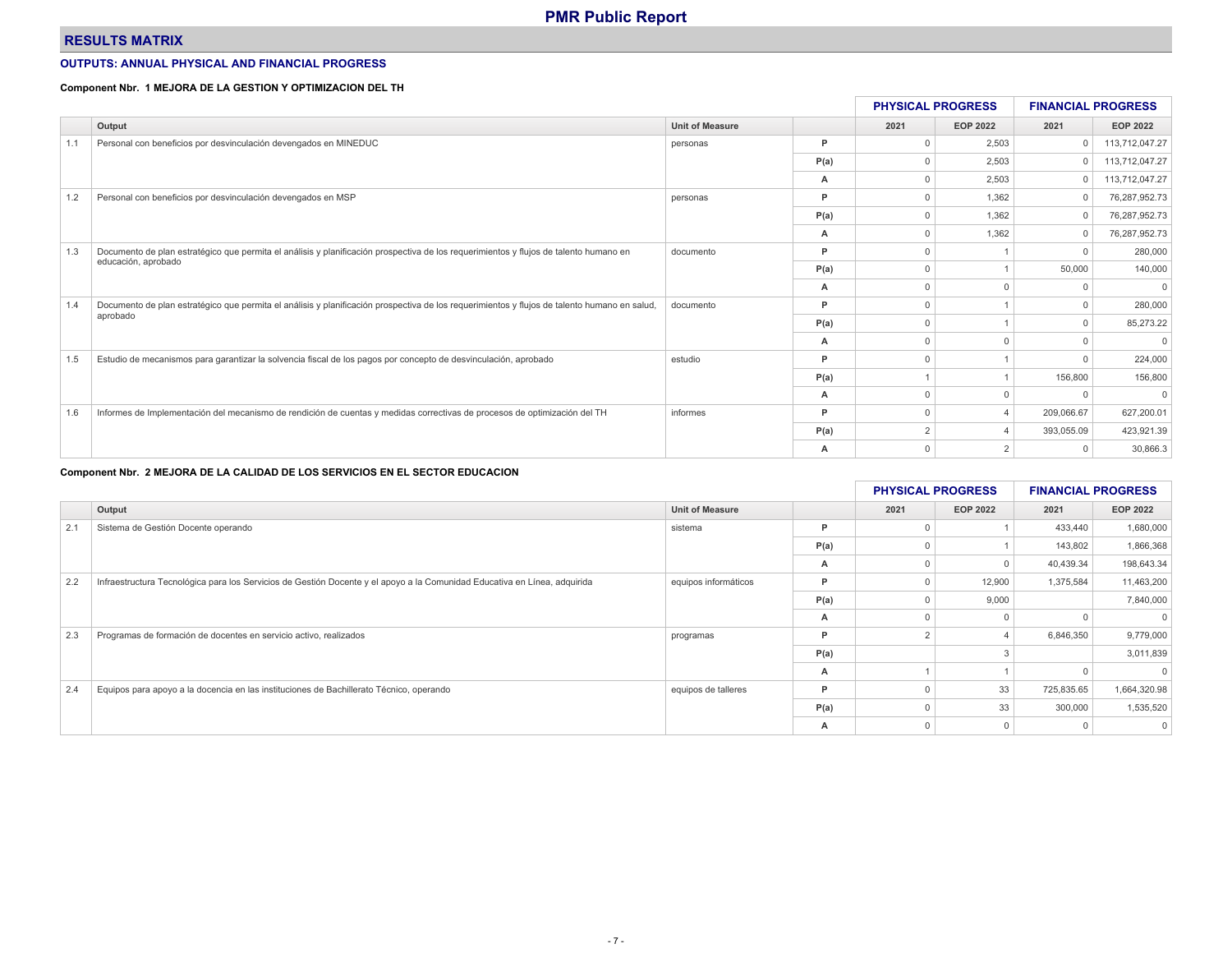### **RESULTS MATRIX**

#### **OUTPUTS: ANNUAL PHYSICAL AND FINANCIAL PROGRESS**

#### **Component Nbr. 3 MEJORA DE LA CALIDAD DE LOS SERVICIOS EN EL SECTOR SALUD**

|      |                                                                                                                                 |                              |      |                     |                 |              | <b>FINANCIAL PROGRESS</b> |  |
|------|---------------------------------------------------------------------------------------------------------------------------------|------------------------------|------|---------------------|-----------------|--------------|---------------------------|--|
|      | Output                                                                                                                          | <b>Unit of Measure</b>       |      | 2021                | <b>EOP 2022</b> | 2021         | <b>EOP 2022</b>           |  |
| 3.1  | Reportes de Modelo de gestión funcionales, plan de acción y especificaciones técnicas para la digitalización en salud aprobados | reportes                     | P    | $\overline{0}$      | $\overline{4}$  | 672,000      | 692,160                   |  |
|      |                                                                                                                                 |                              | P(a) | $\mathbf 0$         | 5               |              | 2,827,200                 |  |
|      |                                                                                                                                 |                              | А    | $\overline{0}$      | $\Omega$        | $\mathbf 0$  | $\mathbf{0}$              |  |
| 3.2  | Equipamiento priorizado para la digitalización en salud instalado                                                               | equipos                      | P    | $\mathbf 0$         | 7,000           | $\Omega$     | 7,587,414                 |  |
|      |                                                                                                                                 |                              | P(a) | $\mathbf 0$         | 3,421           | 1,262,237.19 | 3,155,592.98              |  |
|      |                                                                                                                                 |                              | A    | $\mathbf 0$         | $\Omega$        | $\mathbf 0$  | $\overline{0}$            |  |
| 3.3  | Capacitaciones para la mejora de TH implementadas                                                                               | capacitaciones               | P    | $\mathbf 0$         | 3               | $\mathbf 0$  | 1,545,600                 |  |
|      |                                                                                                                                 |                              | P(a) | $\mathsf{O}\xspace$ |                 | 62,285       | 311,424                   |  |
|      |                                                                                                                                 |                              | А    | $\mathbf 0$         | $\mathbf 0$     | $\mathbf 0$  | $\overline{0}$            |  |
| 3.4  | Puestos de neonatología repotenciados y funcionando                                                                             | puestos                      | P    | $\mathbf 0$         | 31              | $\Omega$     | 4,987,045.28              |  |
|      |                                                                                                                                 |                              | P(a) | 10                  | 22              | 982,445.78   | 2,259,354.64              |  |
|      |                                                                                                                                 |                              | A    | 8                   | 20              | 791,520.03   | 2,068,428.89              |  |
| 3.5  | Servicio de Centro alterno de datos instalado                                                                                   | servicio                     | P    | $\mathbf 0$         |                 | $\mathbf 0$  | 1,642,600                 |  |
|      |                                                                                                                                 |                              | P(a) | $\mathbf 0$         |                 | $\mathbf 0$  | 1,642,600                 |  |
|      |                                                                                                                                 |                              | А    | $\mathbf 0$         | $\Omega$        | $\Omega$     | $\mathbf{0}$              |  |
| 3.6  | Red de conectividad inicial instalada                                                                                           | red                          | P    | $\mathbf 0$         |                 | $\mathbf 0$  | 2,038,243                 |  |
|      |                                                                                                                                 |                              | P(a) | $\circ$             |                 | $\mathbf 0$  | 2,038,399.91              |  |
|      |                                                                                                                                 |                              | А    | $\Omega$            | $\Omega$        | $\Omega$     | $\mathsf 0$               |  |
| 3.7  | Camas de unidades de cuidados intensivos (UCI) de adultos instaladas o repotenciadas en respuesta a la emergencia del COVID-19, | Camas UCI                    | P    |                     | $\Omega$        |              | $\overline{0}$            |  |
|      | incluyendo dispositivos e insumos médicos                                                                                       |                              | P(a) | 48                  | 100             | 6,078,273.99 | 12,625,548.1              |  |
|      |                                                                                                                                 |                              | А    | 5                   | 57              | 573,706.83   | 7,120,980.94              |  |
| 3.8  | Hospitales con areas de cuidados intermedios adecuados para la emergencia del COVID-19                                          | Hospitales                   | P    |                     | $\mathbf 0$     |              | $\overline{0}$            |  |
|      |                                                                                                                                 |                              | P(a) | $\overline{2}$      | 28              | 958,956.79   | 4,839,403.68              |  |
|      |                                                                                                                                 |                              | А    | $\mathbf{0}$        | 26              | 323,115.36   | 4,203,562.25              |  |
| 3.9  | Motor de Interoperabilidad para la Red Púbica Integral de Salud Instalado                                                       | sistema de interoperabilidad | P    |                     | $\Omega$        |              | $\overline{0}$            |  |
|      |                                                                                                                                 |                              | P(a) | $\mathbf 0$         |                 | $\mathbf 0$  | 2,500,000                 |  |
|      |                                                                                                                                 |                              | А    | $\mathbf{0}$        | $\Omega$        | $\Omega$     | $\overline{0}$            |  |
| 3.10 | Infraestructura tecnológica instalada                                                                                           | paquete de infraestructura   | P    |                     | $\Omega$        |              | $\mathbf{0}$              |  |
|      |                                                                                                                                 |                              | P(a) | $\mathbf 0$         |                 | $\mathbf 0$  | 2,104,863.69              |  |
|      |                                                                                                                                 |                              | А    | $\mathbf{0}$        | $\Omega$        | $\Omega$     | $\mathbf{0}$              |  |

#### **Other Cost**

| Auditorías             | P    |  | 78,400    | 212,800      |
|------------------------|------|--|-----------|--------------|
|                        | P(a) |  | 77,964    | 140,000      |
|                        | A    |  |           |              |
| Evaluación y Monitoreo | P    |  | 100,800   | 168,000.15   |
|                        | P(a) |  | 33,600    | 106,249.4    |
|                        | A    |  |           | 58,328       |
| Imprevistos            | P    |  | 1,173,476 | 1,173,476    |
|                        | P(a) |  |           | 1,124,313.39 |
|                        | A    |  |           |              |

**Total Cost**

| Total Cost |                         |  | 17,849,200.9             | 246.992.84    |
|------------|-------------------------|--|--------------------------|---------------|
|            | P(a)<br>$\cdot$ $\cdot$ |  | 0,499,419.84<br>$\cdots$ | 240,734,671.4 |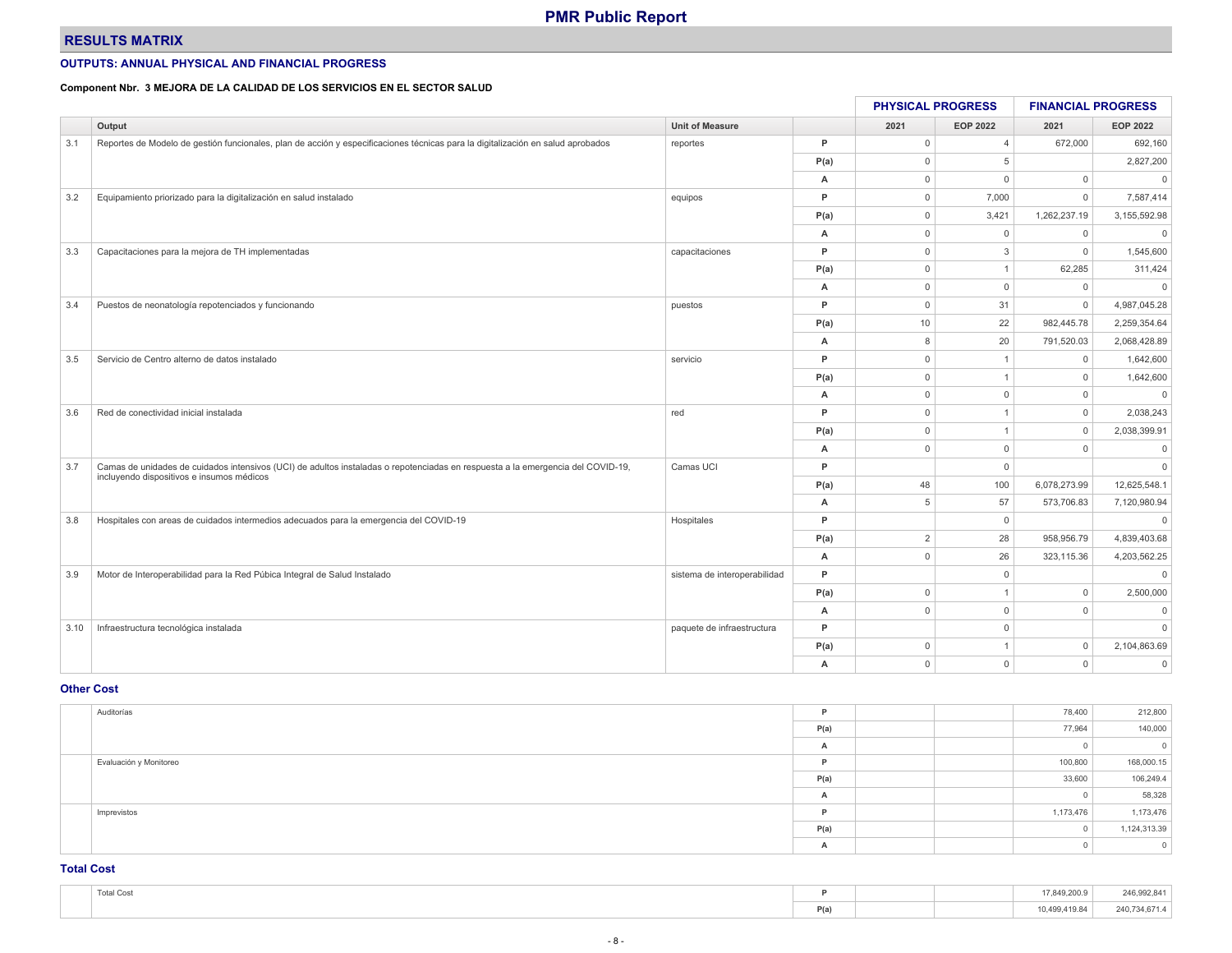### **RESULTS MATRIX**

### **OUTPUTS: ANNUAL PHYSICAL AND FINANCIAL PROGRESS**

| <b>Total Cost</b> | $-$ |  | . 728 781 56<br>$\cdots$ | 203,680,809.72 |
|-------------------|-----|--|--------------------------|----------------|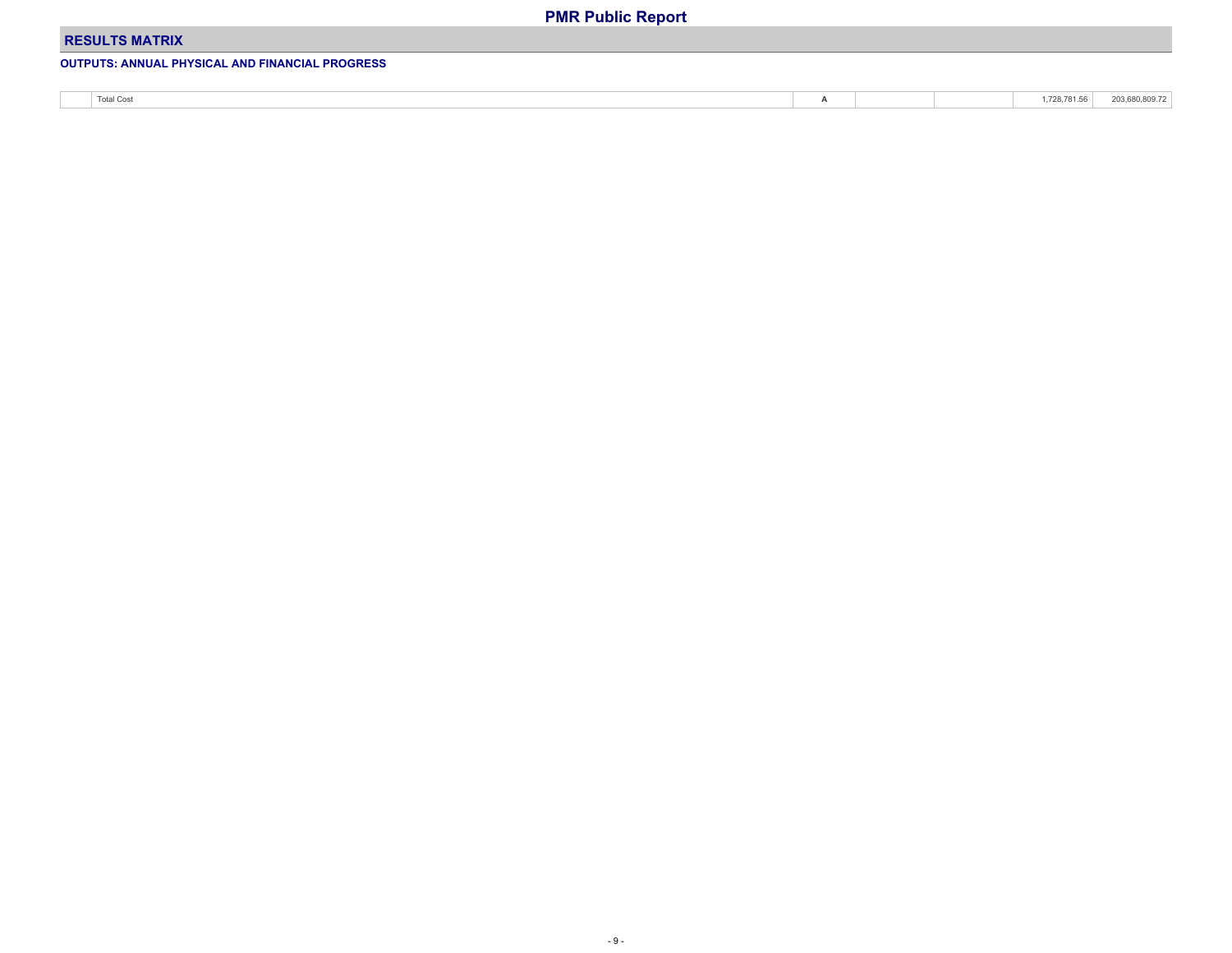## **CHANGES TO THE MATRIX**

| <b>Section</b> | <b>Name</b>                                                                                                                                                  | Type of<br>Change | Subtype                                                                        | <b>Modified</b><br>By | Entered in the<br>System |
|----------------|--------------------------------------------------------------------------------------------------------------------------------------------------------------|-------------------|--------------------------------------------------------------------------------|-----------------------|--------------------------|
| Output         | Documento de plan estratégico que permita el análisis y planificación prospectiva de los requerimientos y<br>flujos de talento humano en educación, aprobado | Modify<br>Output  | Modify Financial EOP P(a) value - caused by a<br>change in the Financial P(a). | <b>ETOBAR</b>         | 09/27/2021               |
|                | Documento de plan estratégico que permita el análisis y planificación prospectiva de los requerimientos y<br>flujos de talento humano en salud, aprobado     | Modify<br>Output  | Modify Financial EOP P(a) value - caused by a<br>change in the Financial P(a). | <b>ETOBAR</b>         | 09/27/2021               |
|                | Hospitales con areas de cuidados intermedios adecuados para la emergencia del COVID-19                                                                       | Modify<br>Output  | Modify Physical EOP P(a) value - caused by a<br>change in the Physical P(a).   | <b>ETOBAR</b>         | 09/13/2021               |
|                |                                                                                                                                                              |                   | Modify Physical Historical Actual                                              | <b>ETOBAR</b>         | 09/13/2021               |
|                | Informes de Implementación del mecanismo de rendición de cuentas y medidas correctivas de procesos de<br>optimización del TH                                 | Modify<br>Output  | Modify Financial EOP P(a) value - caused by a<br>change in the Financial P(a). | <b>ETOBAR</b>         | 09/27/2021               |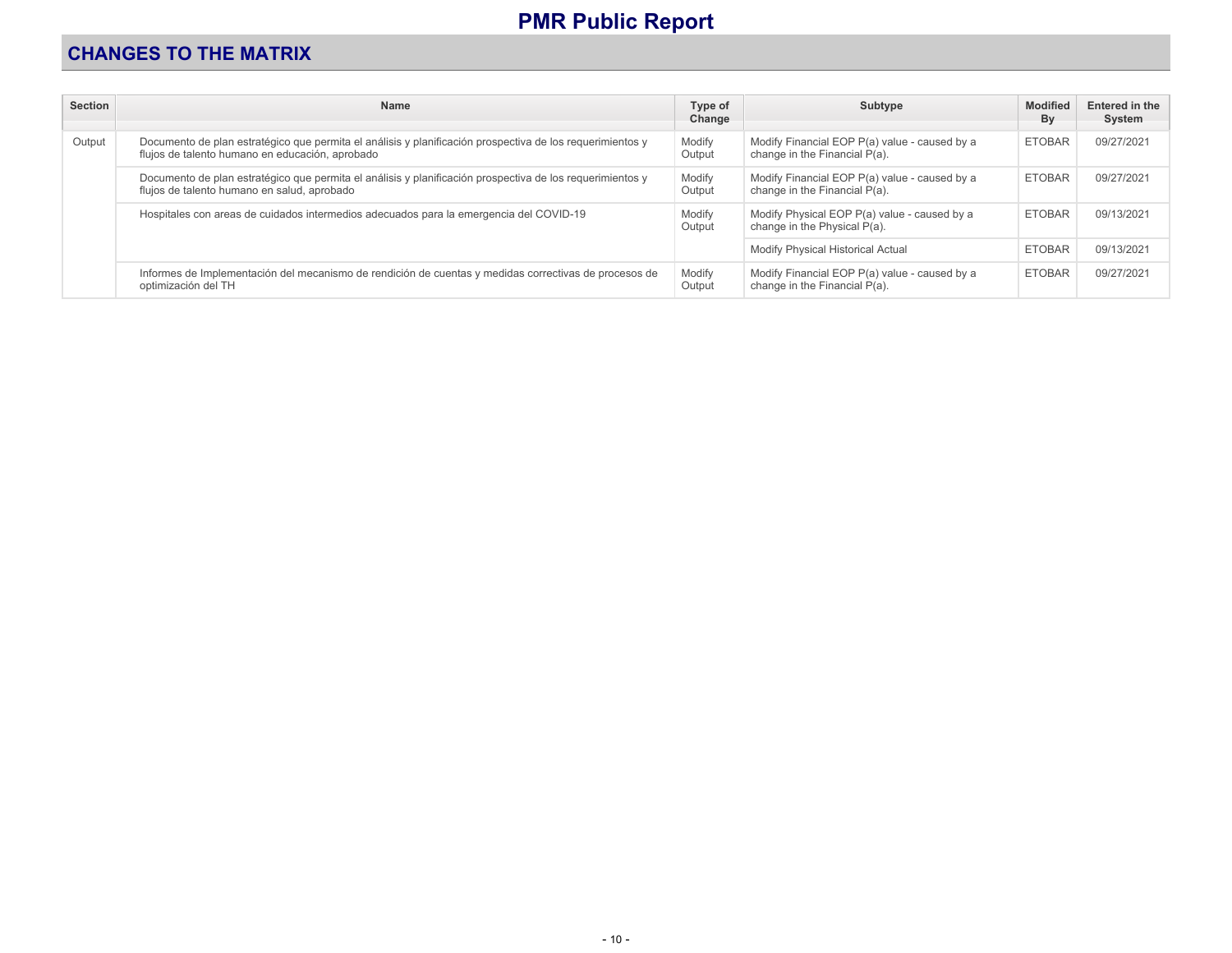## **RISKS AND PLANNED RESPONSES**

| <b>Risk ID</b> | <b>Risk Status</b>      |                            | <b>Risk Taxonomy</b>      |
|----------------|-------------------------|----------------------------|---------------------------|
|                | Active                  |                            | Institutional Environment |
|                |                         |                            |                           |
|                | <b>Response actions</b> |                            |                           |
|                | 1.1                     | <b>Management Strategy</b> | <b>Status</b>             |
|                |                         |                            |                           |
|                |                         |                            |                           |

| <b>Risk ID</b> | <b>Risk Status</b>      |                            | <b>Risk Taxonomy</b>      |  |  |
|----------------|-------------------------|----------------------------|---------------------------|--|--|
|                | Active                  |                            | <b>Internal Processes</b> |  |  |
|                |                         |                            |                           |  |  |
|                | <b>Response actions</b> |                            |                           |  |  |
|                |                         | <b>Management Strategy</b> | <b>Status</b>             |  |  |
| $\mathfrak{p}$ | 2.1                     | <b>MITIGATE</b>            | <b>INACTIVE</b>           |  |  |
|                |                         |                            |                           |  |  |
|                |                         | <b>Management Strategy</b> | <b>Status</b>             |  |  |
|                | 2.2                     | <b>MITIGATE</b>            | <b>ACTIVE</b>             |  |  |
|                |                         |                            |                           |  |  |

| <b>Risk ID</b> | <b>Risk Status</b>      |                            | <b>Risk Taxonomy</b>      |  |  |
|----------------|-------------------------|----------------------------|---------------------------|--|--|
|                | Active                  |                            | Institutional Environment |  |  |
|                |                         |                            |                           |  |  |
| ິ              | <b>Response actions</b> |                            |                           |  |  |
| J              |                         | <b>Management Strategy</b> | <b>Status</b>             |  |  |
|                | 3.1                     | <b>MITIGATE</b>            | <b>ACTIVE</b>             |  |  |
|                |                         |                            |                           |  |  |

| <b>Risk ID</b> | <b>Risk Status</b>      |                            | <b>Risk Taxonomy</b>      |
|----------------|-------------------------|----------------------------|---------------------------|
|                | Active                  |                            | Institutional Environment |
|                |                         |                            |                           |
|                | <b>Response actions</b> |                            |                           |
|                |                         | <b>Management Strategy</b> | <b>Status</b>             |
|                | 4.1                     | <b>MITIGATE</b>            | <b>ACTIVE</b>             |
| 4              |                         |                            |                           |
|                |                         | <b>Management Strategy</b> | <b>Status</b>             |
|                | 4.2                     |                            |                           |
|                |                         |                            |                           |
|                |                         | <b>Management Strategy</b> | <b>Status</b>             |
|                | 4.3                     |                            |                           |
|                |                         |                            |                           |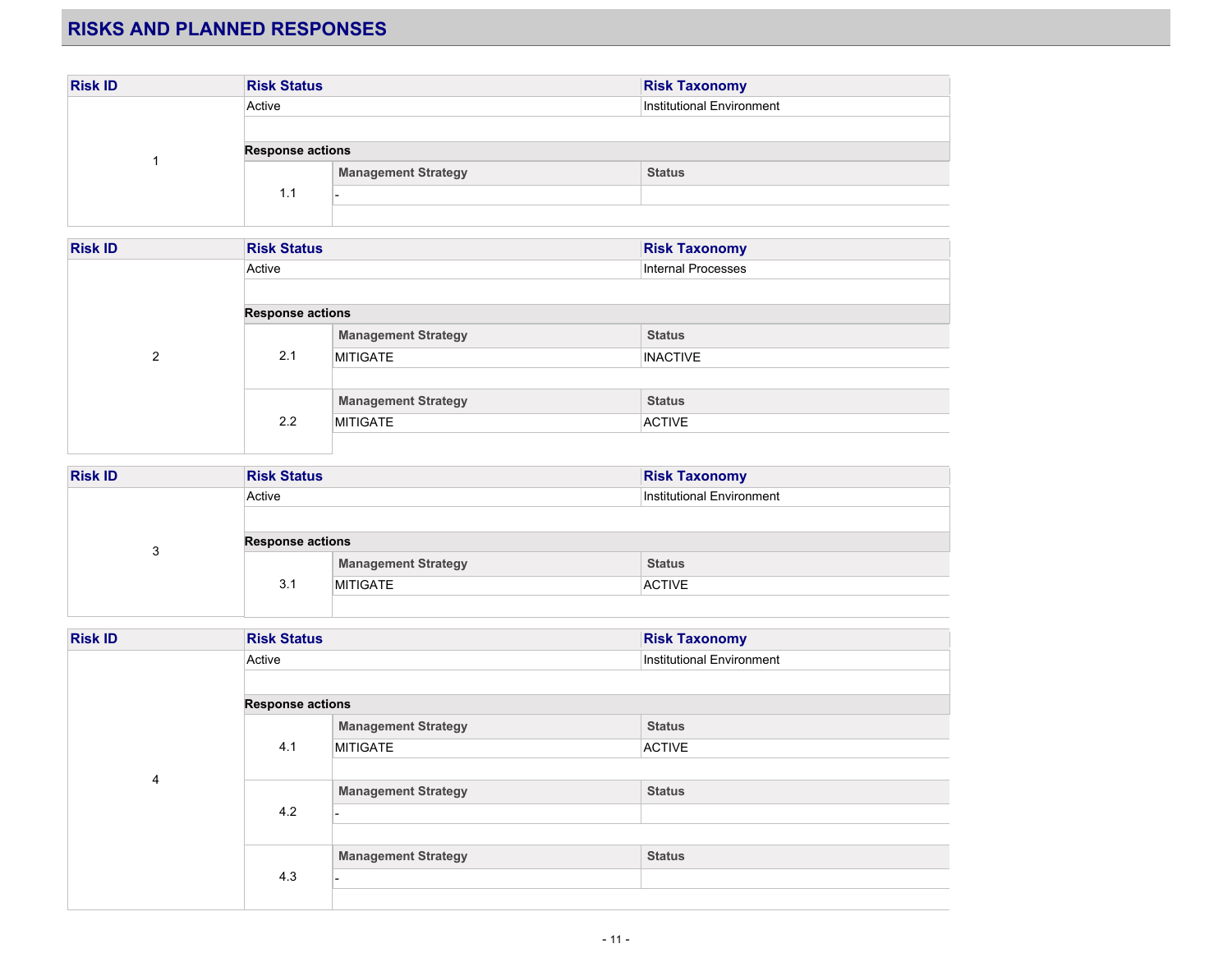## **RISKS AND PLANNED RESPONSES**

| <b>Risk ID</b> | <b>Risk Status</b> |                            | <b>Risk Taxonomy</b> |
|----------------|--------------------|----------------------------|----------------------|
|                | 4.4                | <b>Management Strategy</b> | <b>Status</b>        |
|                |                    |                            |                      |
|                |                    |                            |                      |

| <b>Risk ID</b> | <b>Risk Status</b>                  |                            | <b>Risk Taxonomy</b> |
|----------------|-------------------------------------|----------------------------|----------------------|
|                | Institutional Environment<br>Active |                            |                      |
|                |                                     |                            |                      |
|                | <b>Response actions</b>             |                            |                      |
| ხ              | 5.1                                 | <b>Management Strategy</b> | <b>Status</b>        |
|                |                                     |                            |                      |
|                |                                     |                            |                      |

| <b>Risk ID</b> | <b>Risk Status</b>      |                            | <b>Risk Taxonomy</b>               |
|----------------|-------------------------|----------------------------|------------------------------------|
|                | Active                  |                            | Economic and Financial Environment |
| 6              | <b>Response actions</b> |                            |                                    |
|                |                         | <b>Management Strategy</b> | <b>Status</b>                      |
|                | 6.1                     |                            |                                    |
|                |                         |                            |                                    |

| <b>Risk ID</b> | <b>Risk Status</b>      |                            | <b>Risk Taxonomy</b> |
|----------------|-------------------------|----------------------------|----------------------|
|                | Active                  |                            | Sustainability       |
|                |                         |                            |                      |
|                | <b>Response actions</b> |                            |                      |
|                |                         | <b>Management Strategy</b> | <b>Status</b>        |
|                | 7.1                     | <b>MITIGATE</b>            | <b>ACTIVE</b>        |
|                |                         |                            |                      |

| <b>Risk ID</b> | <b>Risk Status</b>      |                            | <b>Risk Taxonomy</b>  |
|----------------|-------------------------|----------------------------|-----------------------|
|                | Active                  |                            | Political Environment |
|                |                         |                            |                       |
| 8              | <b>Response actions</b> |                            |                       |
|                | 8.0                     | <b>Management Strategy</b> | <b>Status</b>         |
|                |                         |                            |                       |
|                |                         |                            |                       |

| <b>Risk ID</b> | <b>Risk Status</b>      | <b>Risk Taxonomy</b>      |
|----------------|-------------------------|---------------------------|
|                | Active                  | Institutional Environment |
| u              |                         |                           |
|                | <b>Response actions</b> |                           |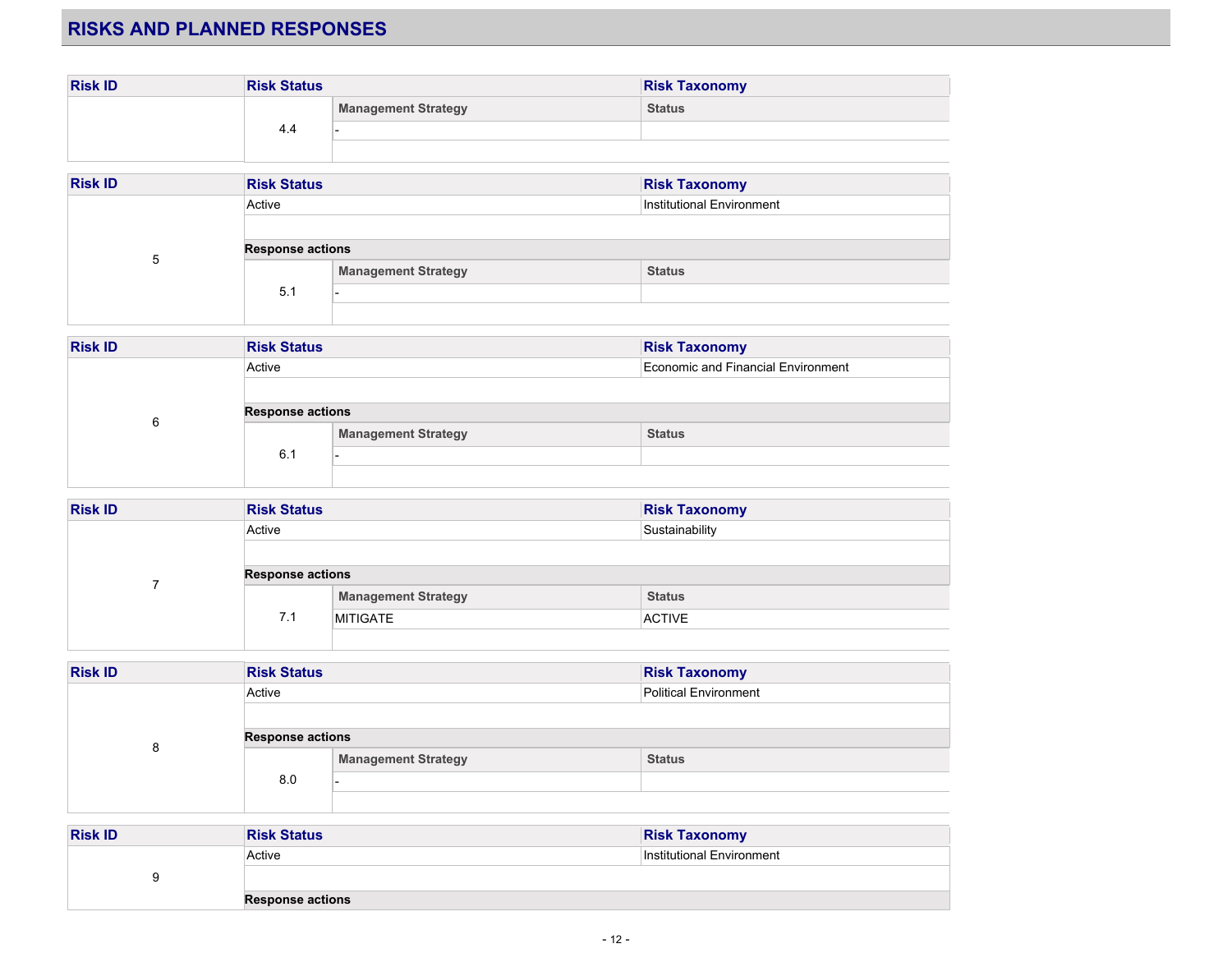## **RISKS AND PLANNED RESPONSES**

| <b>Risk ID</b> | <b>Risk Status</b> |                            | <b>Risk Taxonomy</b> |
|----------------|--------------------|----------------------------|----------------------|
|                | 9.0                | <b>Management Strategy</b> | <b>Status</b>        |
|                |                    |                            |                      |
|                |                    |                            |                      |

| <b>Risk ID</b> | <b>Risk Status</b>      |                            | <b>Risk Taxonomy</b>               |
|----------------|-------------------------|----------------------------|------------------------------------|
|                | Active                  |                            | Economic and Financial Environment |
| 10             | <b>Response actions</b> |                            |                                    |
|                |                         | <b>Management Strategy</b> | <b>Status</b>                      |
|                | 10.0                    |                            |                                    |
|                |                         |                            |                                    |

| <b>Risk ID</b> | <b>Risk Status</b>      |                            | <b>Risk Taxonomy</b> |
|----------------|-------------------------|----------------------------|----------------------|
|                | Active                  |                            | Planning             |
|                |                         |                            |                      |
|                | <b>Response actions</b> |                            |                      |
|                | 11.0                    | <b>Management Strategy</b> | <b>Status</b>        |
|                |                         |                            |                      |
|                |                         |                            |                      |

| <b>Risk ID</b> | <b>Risk Status</b>      |                            | <b>Risk Taxonomy</b>      |
|----------------|-------------------------|----------------------------|---------------------------|
|                | Active                  |                            | <b>Internal Processes</b> |
|                |                         |                            |                           |
| 12             | <b>Response actions</b> |                            |                           |
|                | 12.0                    | <b>Management Strategy</b> | <b>Status</b>             |
|                |                         |                            |                           |
|                |                         |                            |                           |